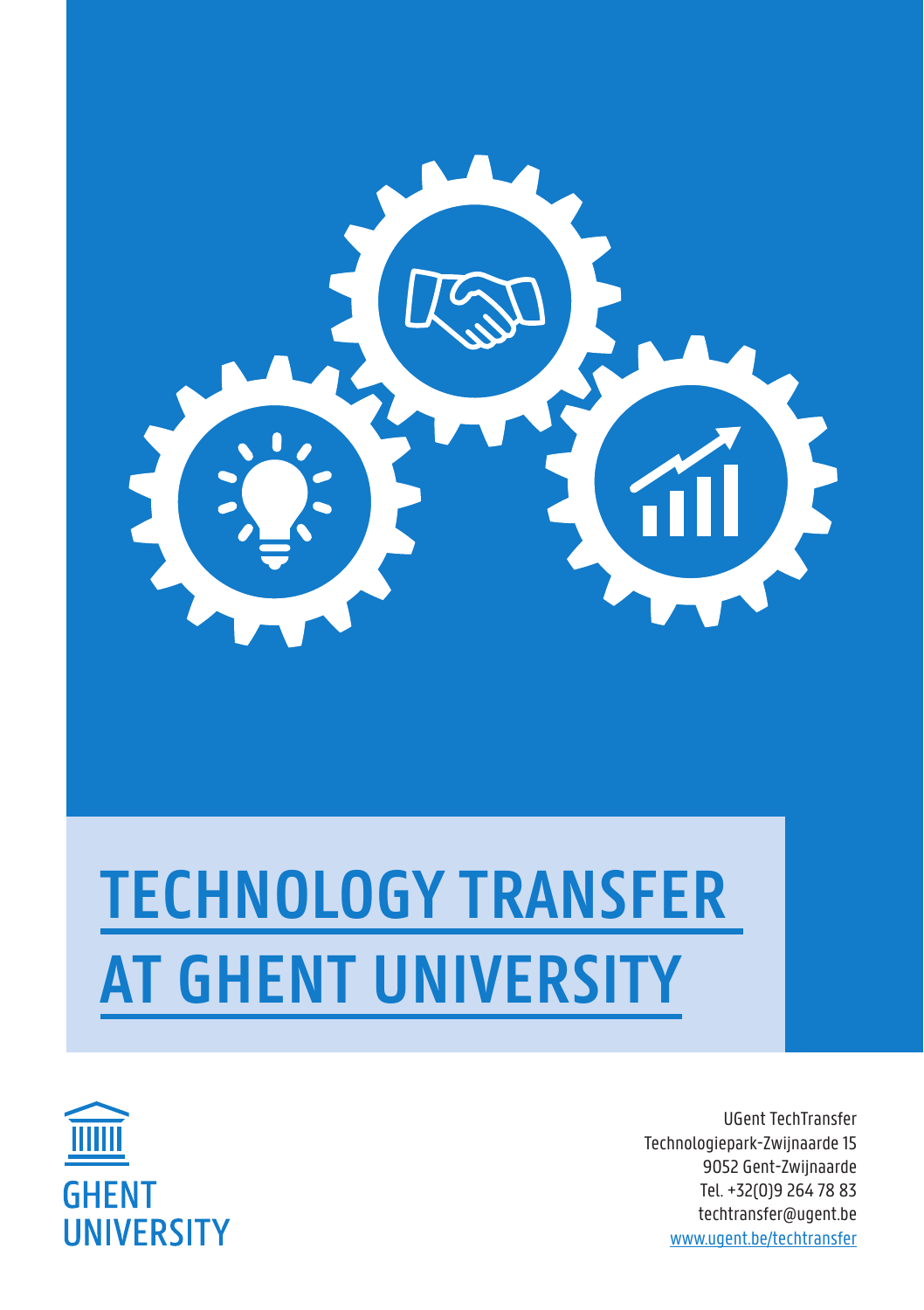## **INDUSTRIAL LIAISON NETWORK**

www.ugent.be/en/industry

Ghent University wants to facilitate the commercial application of its research results. For its liaison with industry, UGent uses a network of specialized business development centers backed by a central Technology Transfer Office.

About 20 business development centers group complementary research departments by application area or domain of research expertise. Key technology transfer activities include industrial collaboration programs, IP licensing and spin-off creation.